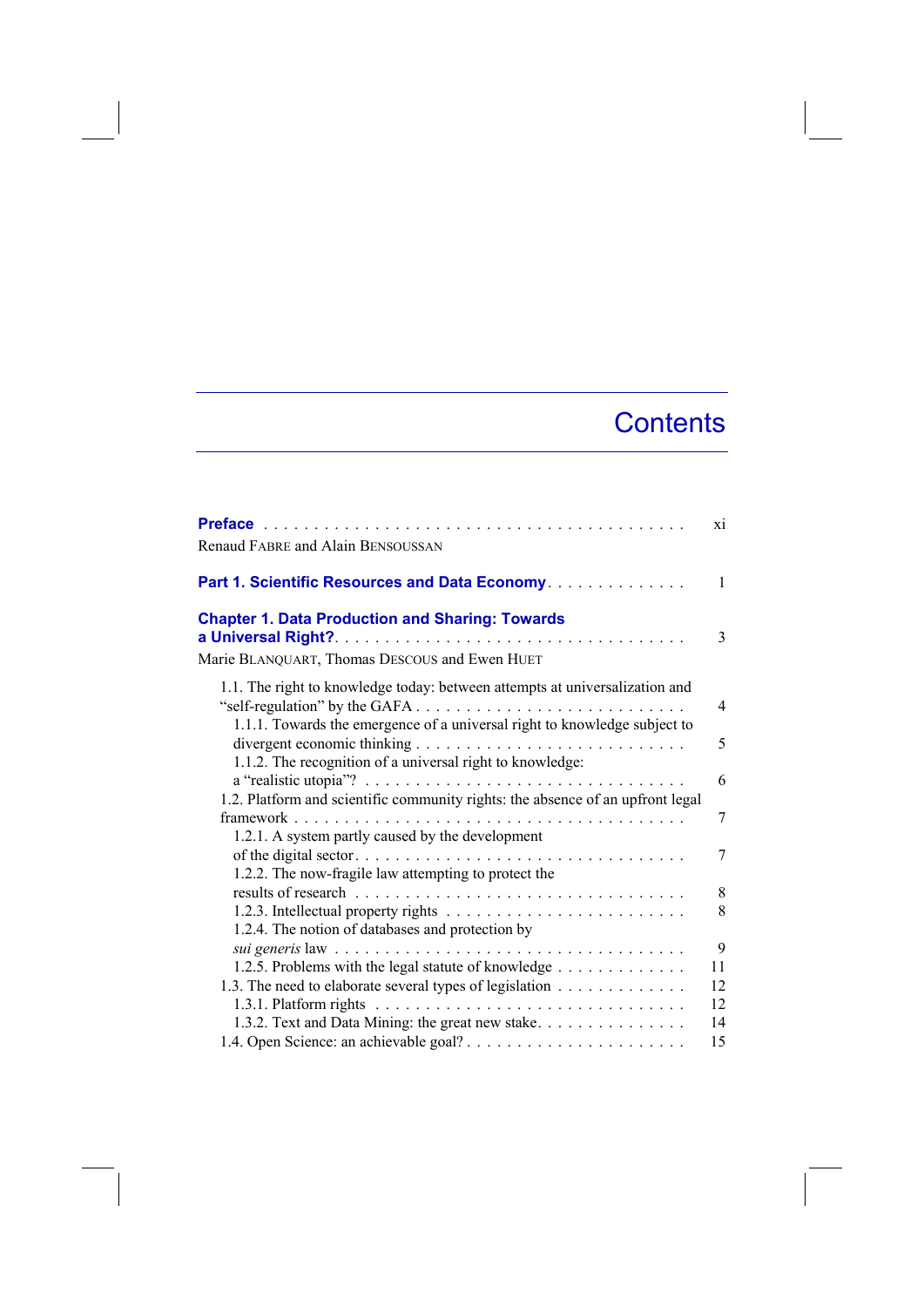|                                                                                                                                     | 19 |
|-------------------------------------------------------------------------------------------------------------------------------------|----|
| <b>Bertrand PELETIER and Thomas DESCOUS</b>                                                                                         |    |
| 2.1. The new generation of data: management issues arising                                                                          |    |
|                                                                                                                                     | 19 |
| 2.2. How to transform these data into knowledge?                                                                                    | 20 |
|                                                                                                                                     | 21 |
| 2.3.1. The information war and the stakes of data protection<br>2.4. International scientific publishing: high added-value services | 21 |
| 2.4.1. The open platform as the preferred tool for sharing and                                                                      | 22 |
|                                                                                                                                     | 22 |
| 2.4.2. An undeniable added value in processing data brought                                                                         |    |
|                                                                                                                                     | 24 |
| Christoph LOHSCHELDER                                                                                                               | 27 |
|                                                                                                                                     | 27 |
|                                                                                                                                     | 28 |
|                                                                                                                                     | 30 |
|                                                                                                                                     | 31 |
|                                                                                                                                     | 33 |
| <b>Chapter 4. Economic Models of Knowledge Sharing</b>                                                                              | 35 |
| Vincent GIACOBBI                                                                                                                    |    |
|                                                                                                                                     | 35 |
|                                                                                                                                     | 35 |
| 4.3. An immaterial good capable of fueling the                                                                                      |    |
|                                                                                                                                     | 37 |
| 4.4. The large stakes of knowledge production                                                                                       | 38 |
| 4.4.1. Limits of this model: consistency, reliability                                                                               |    |
|                                                                                                                                     | 39 |
|                                                                                                                                     | 39 |
|                                                                                                                                     | 40 |
| 4.5. Development prospects allowing for new fields                                                                                  |    |
| of study and more nimbly integrating researchers into                                                                               |    |
|                                                                                                                                     | 41 |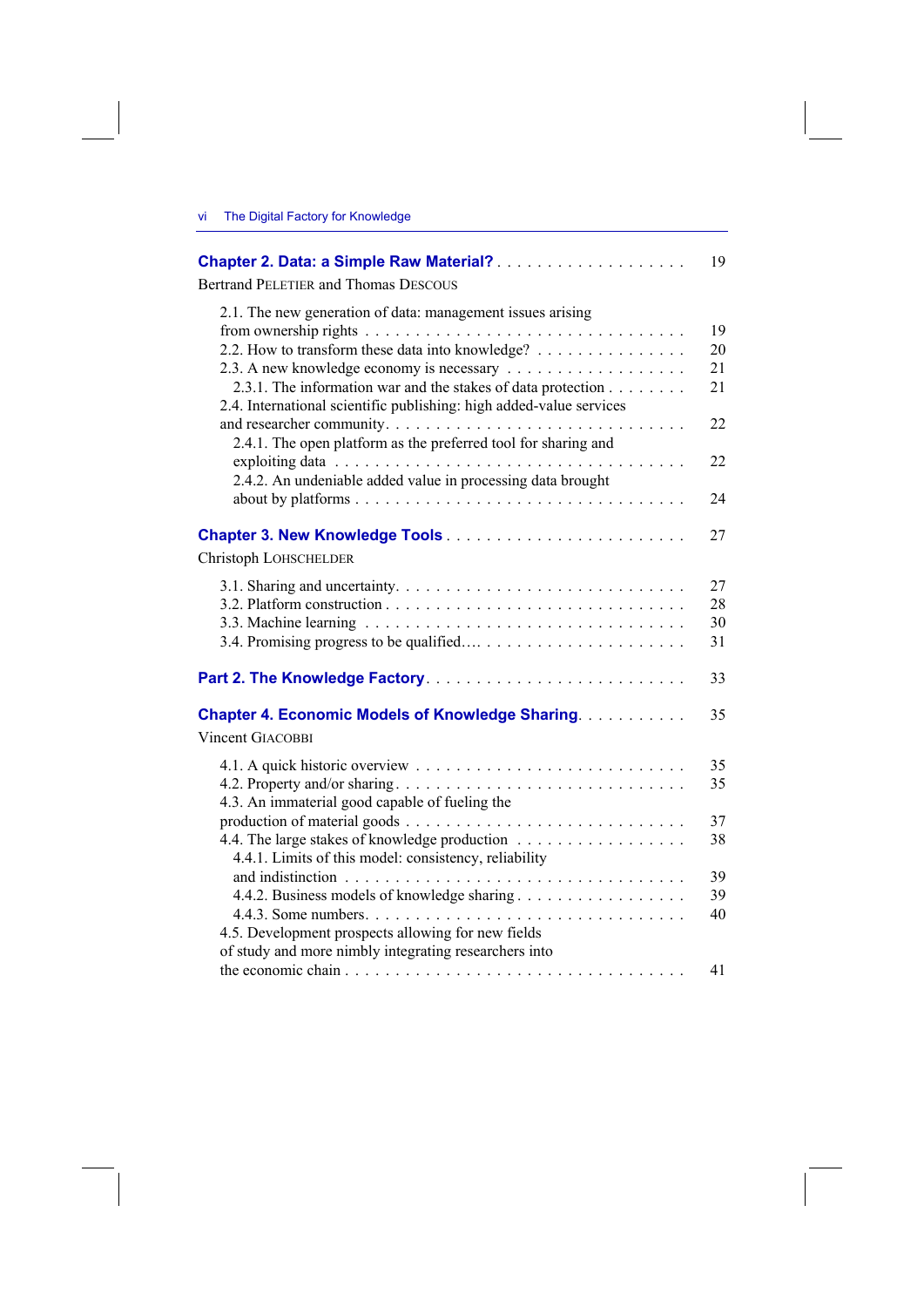| <b>Chapter 5. From the Author to the Valorizer.</b>                                                 | 43       |
|-----------------------------------------------------------------------------------------------------|----------|
| Lucile COLLIN                                                                                       |          |
| 5.1. The author and the valorizer: conciliation and efficiency                                      |          |
|                                                                                                     | 43       |
| 5.2. One point on patents $\ldots \ldots \ldots \ldots \ldots \ldots \ldots \ldots \ldots \ldots$   | 44       |
| 5.3. The innovation cycle $\dots \dots \dots \dots \dots \dots \dots \dots \dots \dots \dots \dots$ | 45       |
|                                                                                                     | 46       |
| 5.5. Scientific openness surpassing ancient legal tools                                             | 48       |
| <b>Chapter 6. Valorization: a Global Geopolitical Stake</b>                                         | 51       |
| Marie BLANQUART                                                                                     |          |
|                                                                                                     | 51       |
| 6.1.1. The United States: a country losing its lead                                                 | 51       |
|                                                                                                     | 53       |
|                                                                                                     | 54       |
| 6.2. International cooperation in the scientific sector                                             | 57       |
|                                                                                                     | 57       |
|                                                                                                     | 58       |
| <b>Chapter 7. Focus: the Chinese Patent Strategy </b>                                               | 61       |
| <b>Vincent GIACOBBI</b>                                                                             |          |
|                                                                                                     | 62       |
|                                                                                                     | 63       |
| 7.3. Some fallbacks in China nuancing its strategic position                                        | 65       |
| 7.3.1. A fallback in favor of applied research                                                      | 66       |
|                                                                                                     | 66       |
| 7.3.3. A long certification process with uncertain ends                                             | 66       |
| 7.3.4. The procedure for submitting a dispute on a patent                                           | 67<br>68 |
| 7.4. Contestable and contested digital supremacy                                                    |          |
|                                                                                                     | 71       |
| Maximilian NOMINACHER and Bertrand PELETIER                                                         |          |
|                                                                                                     | 72       |
|                                                                                                     | 72       |
| 8.3. Policies concerning artificial intelligence safety                                             | 74       |
| 8.4. From practice to ethics: what is AI's legal status?                                            | 75       |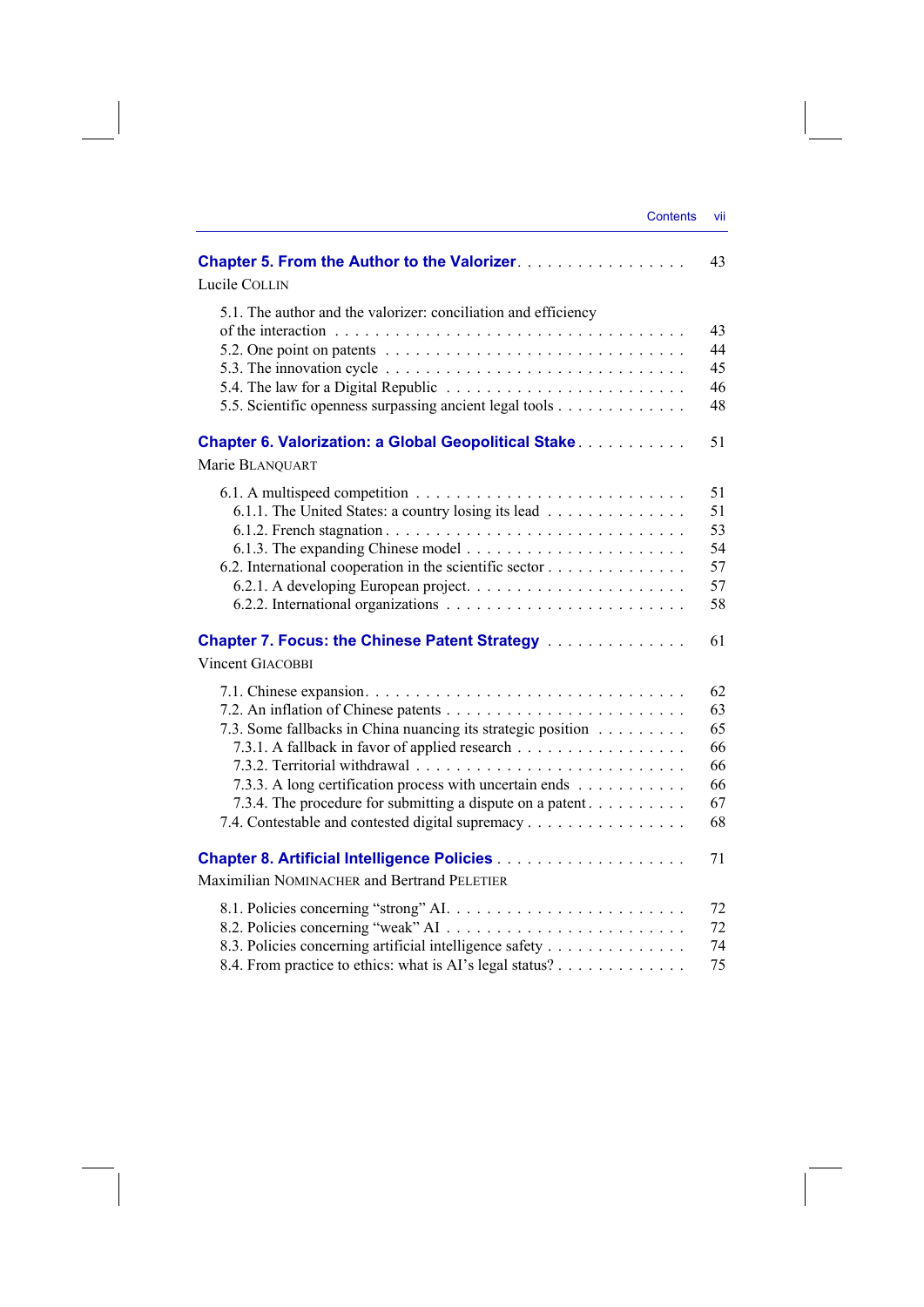| <b>Chapter 9. New Formulations of Results</b><br>and New "Markets"                                                                                      | 77                   |
|---------------------------------------------------------------------------------------------------------------------------------------------------------|----------------------|
| Louki-Géronimo RICHOU                                                                                                                                   |                      |
| 9.1. Making universal: establishing common<br>9.2. To adapt: from popularization to simplification                                                      | 78<br>79<br>79<br>82 |
| 9.2.3. Measures following the precautionary principle:                                                                                                  | 83<br>84             |
| 9.2.4. Preserving the researcher while optimizing knowledge<br>for the general interest during the digital era. $\dots \dots \dots \dots \dots \dots$   | 85<br>85             |
| 9.3. Developing the general state of knowledge with care                                                                                                | 87                   |
| <b>Chapter 10. Open Science: a Common Good that Needs</b><br>Nicolas MASSEREAU                                                                          | 89                   |
| 10.1. A global challenge that must take the economy                                                                                                     |                      |
| 10.2. A wide variety of public policies respond to this challenge                                                                                       | 90<br>90             |
|                                                                                                                                                         | 90                   |
|                                                                                                                                                         | 91                   |
| 10.2.3. Basic research: competing with applied research?                                                                                                | 93                   |
| 10.3. The French case and international rankings                                                                                                        | 94                   |
| 10.4. The limits of the patent system and publication count                                                                                             | 96                   |
| 10.5. Investment tools aiming to correct these failures                                                                                                 | 98                   |
| 10.6.1. The university: the first knowledge production framework                                                                                        | 100                  |
| recognized by law $\ldots \ldots \ldots \ldots \ldots \ldots \ldots \ldots \ldots \ldots \ldots$<br>10.6.2. Research data: a new intangible "place" for | 100                  |
| 10.7. The application of research is not an end in itself.                                                                                              | 101<br>102           |
|                                                                                                                                                         | 105                  |

Renaud FABRE and Alain BENSOUSSAN